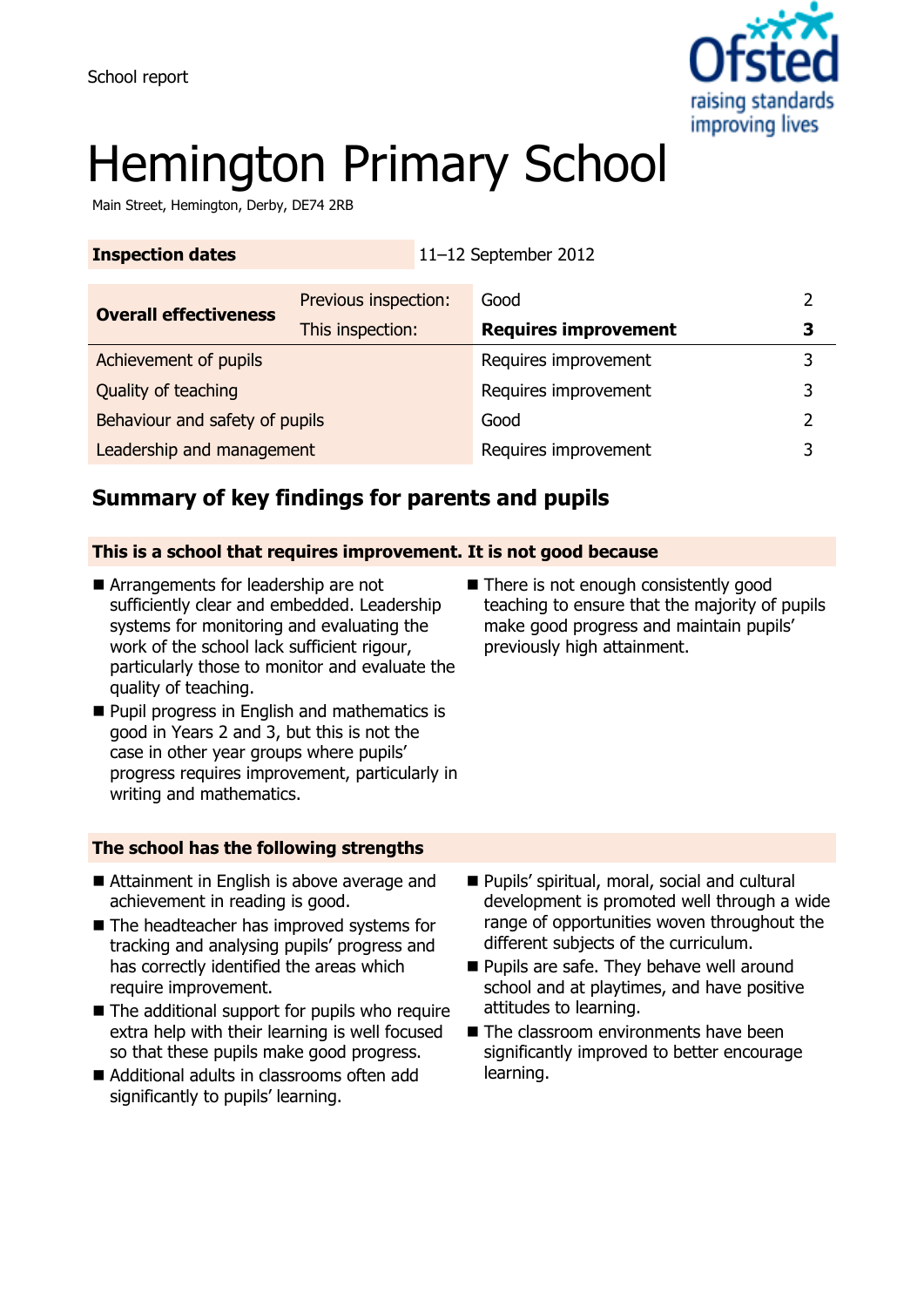#### **Information about this inspection**

- The inspector observed seven lessons, six of which were held jointly with the headteacher. In addition, the inspector and the headteacher made a series of short visits to other teaching sessions including phonics, guided reading and 'morning work'.
- Meetings were held with pupils, representatives of the governing body, school leaders and a discussion took place with a representative of the local authority.
- The inspector took account of the 13 responses received to the online questionnaire (Parent View). She spoke to parents informally when they brought their children to school.
- The inspector observed the school's work, looked at a number of documents, including the school's data on progress, planning, monitoring and development documentation, records relating to behaviour and attendance and documents relating to safeguarding. She examined a representative sample of pupils' work with the headteacher.

#### **Inspection team**

Joanne Harvey, Lead inspector **Her Majesty's Inspector**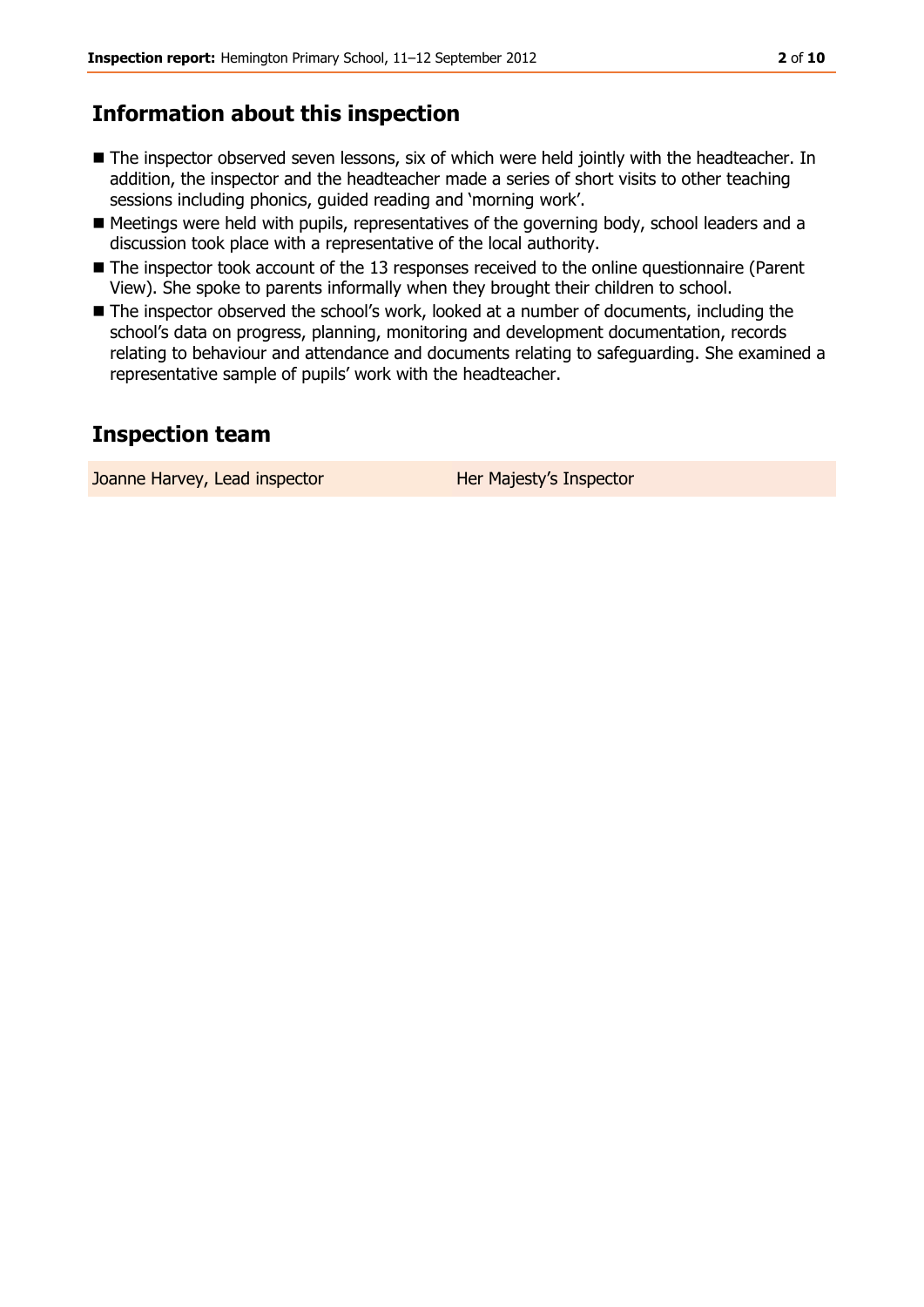# **Full report**

### **Information about this school**

- Hemington is considerably smaller than other schools of the same type.
- Pupils leave the school at the end of Year 5.
- A similar proportion of pupils is supported through school action and at school action plus or with a statement of special educational needs to that found in most schools.
- Most pupils are White British. A small proportion are from Traveller backgrounds.
- The proportion of pupils known to be eligible for additional pupil premium funding is much smaller than that found in most schools.
- Since the last inspection there has been a considerable change to staffing in this small school. Two class teachers have left, including the headteacher. A new headteacher and two newly qualified teachers have been appointed during this time.
- **Pupils are organised in three mixed-age classes: the Early Years Foundation Stage with Year 1;** Year 2 with Year 3; and Year 4 with Year 5.

### **What does the school need to do to improve further?**

- **IMP** Improve the achievement of all pupils, particularly in writing and mathematics, by improving the proportion of good or better teaching ensuring that:
	- teachers plan lessons that are tailored to meet the different needs and abilities of all pupils
	- teachers monitor pupils' progress closely to ensure misconceptions are immediately addressed or plans are modified to ensure that all pupils are challenged throughout lessons
	- pupils are not over-reliant on the teacher and are given opportunities to apply their learning, and solve problems independently, particularly in mathematics, and to write at length
	- marking gives pupils clear guidance on what to do to improve and that pupils are given an opportunity to respond.
- Improve the capacity of school leaders to drive school improvement by:
	- bringing clarity to leaders' roles and ensuring that everyone plays their full part in carrying them out effectively
	- bringing more rigour to systems for monitoring and evaluating the effectiveness of the school's work, particularly the quality of teaching
	- ensuring that improvement plans include rigorous and measurable indicators of what success will look like for pupils, and identify clear points along the way that are used by leaders and the governing body to check on how well strategies are working.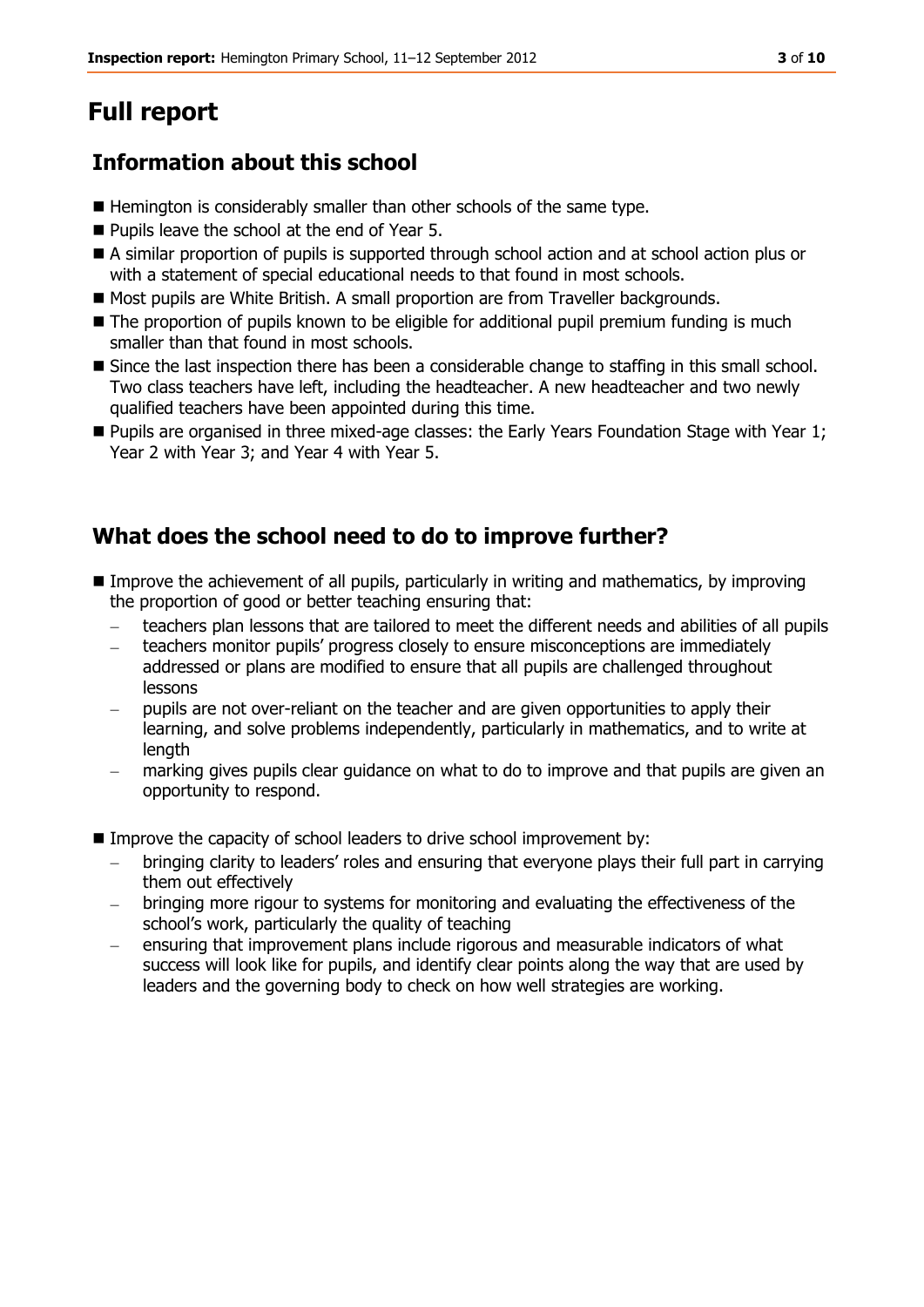### **Inspection judgements**

#### **The achievement of pupils requires improvement**

- At the end of Year 5, the attainment of pupils is above average in reading and writing but closer to average in mathematics. The extensive support provided in school and by parents ensures that pupils make good progress in reading as they move through the school. There is not currently enough good teaching to ensure that above average attainment in writing previously attained, is maintained. Despite some early signs of improvement, attainment in mathematics is not improving swiftly and securely enough.
- Improved systems for tracking the progress that pupils make ensure that those pupils who need extra help receive well-targeted support and make good progress under the direction of effective additional adults. Additional funding received for a small number of pupils is well used. Pupils from Traveller backgrounds are supported effectively when they are in school to close gaps in their learning.
- Consistently strong teaching in Years 2 and 3 ensures that pupils in this class achieve well in a range of subjects. They are encouraged to develop and use their skills widely so that they develop confidence and independence for example. This is not consistently the case in other year groups.
- **From broadly average starting points, children have previously often exceeded the levels of and replace in the levels** knowledge and skills expected for their age by the time that they leave the Early Years Foundation Stage. Provision for these children is currently not of the same consistently high quality and requires improvement because progress has slowed.
- Similarly, in the remaining year groups, progress requires improvement because it is inconsistent in lessons. Pupils often make good progress when they are working under the close direction of the teacher or an additional adult. But for others in the class, progress is not quick enough to raise attainment because, for example, the work they are given is not challenging enough. As one pupil said 'My maths is too easy.'
- The most-able pupils are not challenged well enough particularly in the work they are given in writing and mathematics. Despite some improvement, fewer than expected reach the highest level of which they are capable.
- **Pupils'** broader understanding is developed securely in many respects. For example, the first-hand opportunities they have to visit places of worship and discussions during assembly ensure they have a good understanding of world faiths and of different cultures. They show appreciation for art and for nature. They develop a good range of social and personal skills which means they are well prepared for the next stage of their education and in their future lives.

#### **The quality of teaching requires improvement**

- There is not enough good teaching. Although there is some strong practice in school, the majority now requires improvement to ensure that most pupils make good progress and achieve well over time.
- Teachers forge strong relationships with pupils. They create a positive environment so that pupils are keen to come to school, work hard and want to do their best. They plan interesting topic themes which engage pupils. They include many first hand and relevant experiences including educational visits and residential trips. These provide welcome opportunities for pupils to appreciate the world around them and to apply their learning.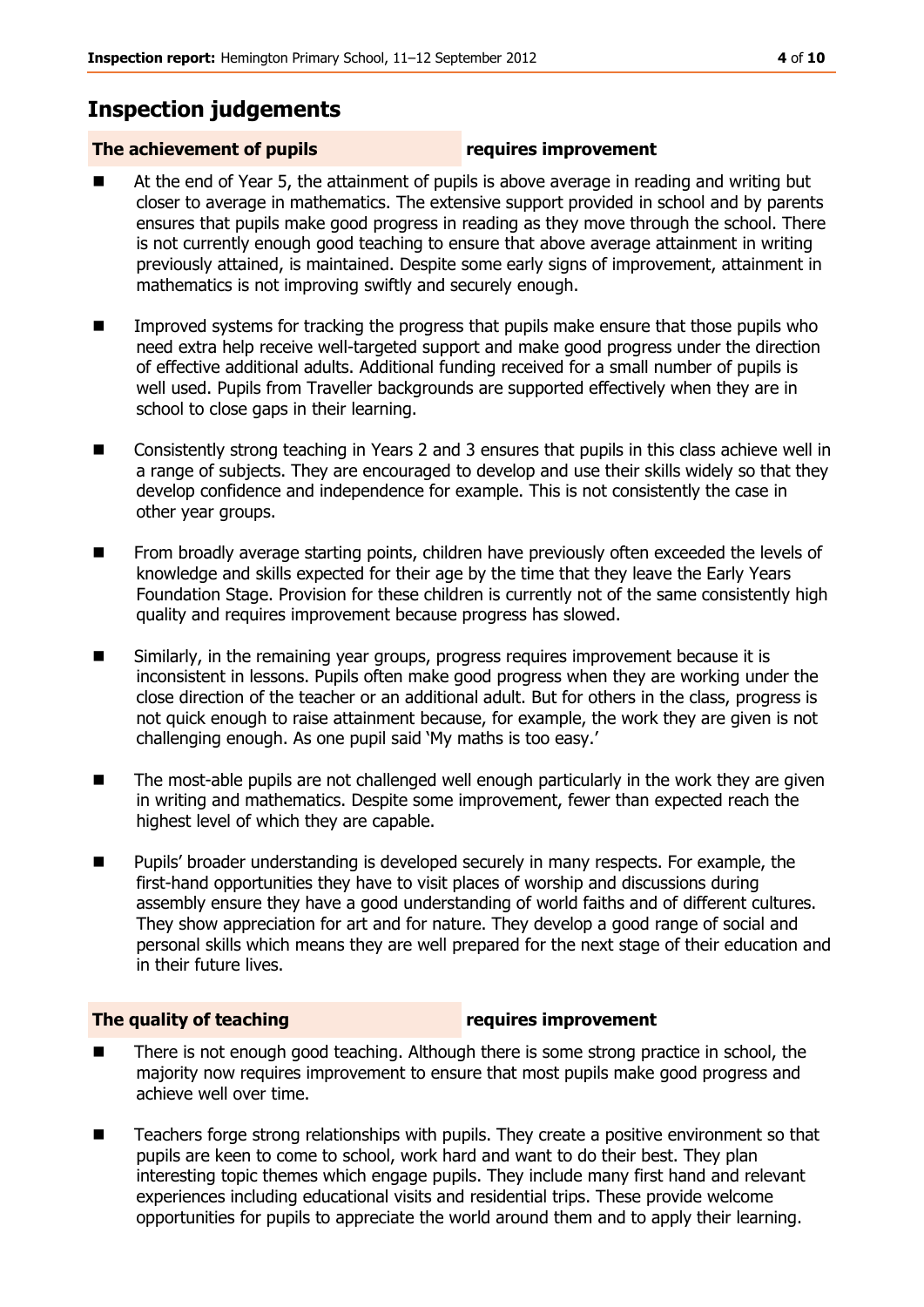Teachers promote pupils' social, moral, spiritual and cultural development well.

- Teachers' subject knowledge is usually secure though it is evident that newer staff have not received rigorous training in teaching pupils the sounds that letters make.
- Adults are well prepared to deliver targeted additional support effectively to those who need extra help or are at risk of not doing well, either individually or in small groups.
- Teachers plan diligently in their teams so that the curriculum ensures the logical progression of knowledge and skills. However, daily planning for individual lessons does not provide sufficient challenge to secure good progress for all pupils.
- In the best lessons seen, the class teacher demonstrated that she knew the pupils very well. Tasks were planned at the right level to take pupils' learning on or to fill any gaps in learning. She constantly checked on all pupils' understanding so that misconceptions were addressed swiftly and tasks adjusted immediately. Pupils were encouraged to explain their thinking and to become confident in doing so.
- Common features were seen in other lessons which required improvement. Too often work was not demanding enough, particularly for those not working directly with the teacher. Pupils were over-reliant on or over-directed by adults.
- Similarly, in mathematics lessons, pupils were not given the opportunity to choose their own resources and strategies to solve problems for themselves or given the opportunity often enough to explain their ideas and show what they can do. They were not given enough opportunities to write at length and in other subjects.
- Marking has improved. Pupils are praised for success and given points for improvement. They are encouraged to read their feedback at the start of every new lesson. However, feedback is not always focused enough and pupils are not always given the opportunity to address the comments made before moving on to a new piece of work.
- **IFM** In the Early Years Foundation Stage, topics are engaging and activities well resourced. Children spend much of their time on adult directed tasks which promote learning well. However, they are not encouraged well enough to develop the skills which they need to make the most of opportunities to learn independently.
- Significant changes to teaching staff have made it difficult to establish a consistent approach to teaching and to build on this. Training and support has been given to new staff, and while there is evidence that some impact is beginning to be seen there has not been sufficient time to secure good achievement across the board.

#### **The behaviour and safety of pupils are good**

- Pupils' attitudes to learning are positive. Pupils work hard at any tasks they are given and show the tenacity to see them through. They are well motivated by a range of rewards that are on offer to celebrate their academic and personal achievements.
- **Pupils behave very well in lessons and on the playground. They cooperate and collaborate** well right from the start. They are courteous and polite. They are also proud to play their part in helping the school to run smoothly, for example, as part of the school council or as part of a house team. They are also keen to raise money to help those who they perceive as being less fortunate than themselves.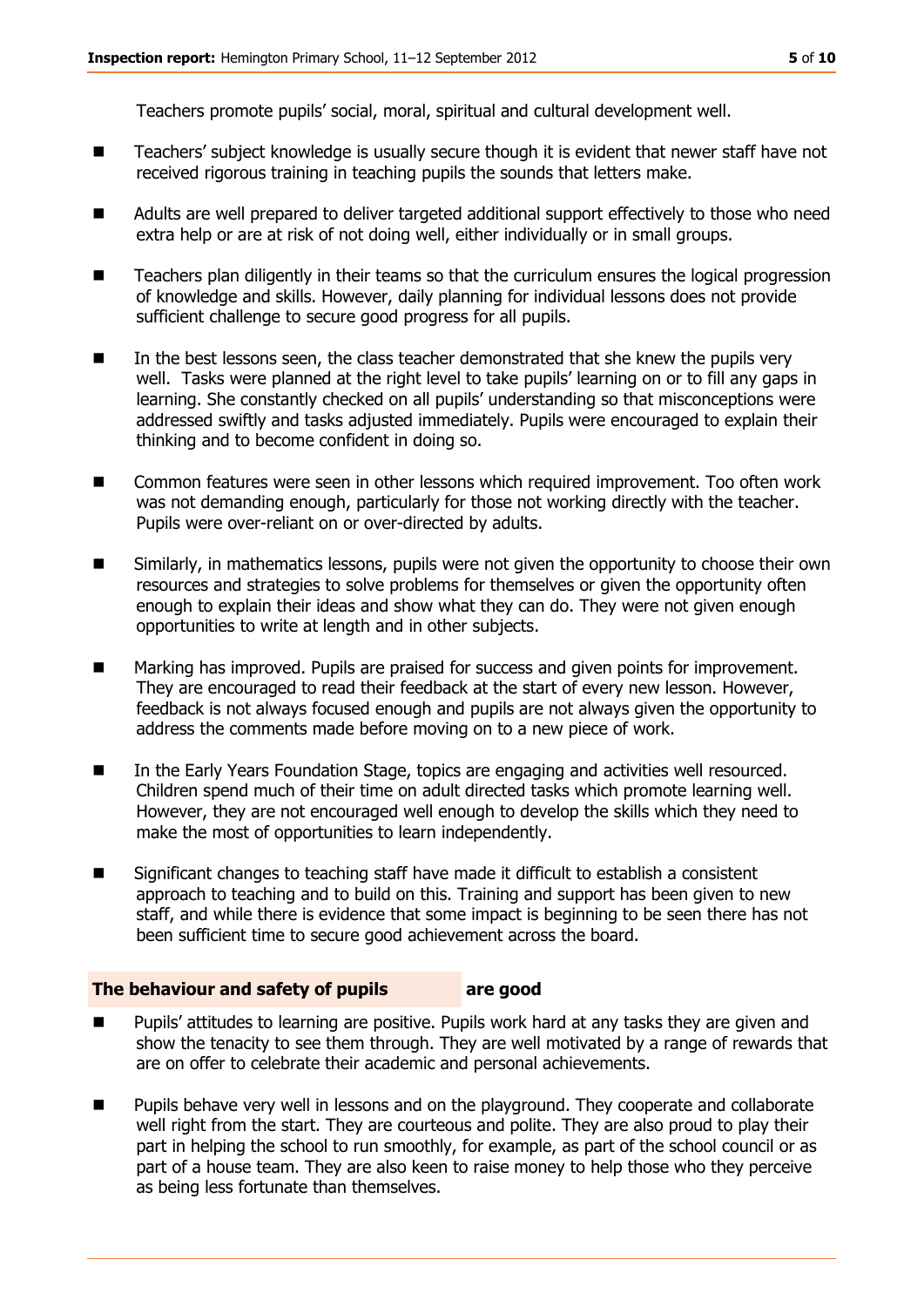- The caring ethos of the school is a strong feature. Relationships are respectful. The school strongly promotes an understanding and tolerance of cultural and other differences through visits to a variety of places of religious worship and discussions in lessons and assemblies. Pupils from different backgrounds get on well together in school. Pupils say they would not tolerate discrimination of any kind.
- $\blacksquare$  Pupils say that bullying is rare and that if incidences do occur they are confident that they can go to a member of staff who will sort it out. School records for behaviour show that incidences of inappropriate behaviour are rare but dealt with swiftly and appropriately.
- Attendance has been steadily improving. The headteacher has brought more rigour to systems for monitoring attendance and every effort is made to work with families to convince them of the importance of coming to school every day.
- **Pupils feel safe in school. They have a good awareness of how to keep themselves safe. For** example, they were able to talk maturely about the dangers of roads, water and about fire safety. They have a suitable understanding of the possible dangers of the internet.
- Parents who spoke to the inspector and who responded to Parent View are happy that behaviour in school is well managed and that should there be any incidents they are dealt with well.

#### **The leadership and management requires improvement**

- There have been significant changes in staffing, including leadership, which have slowed improvement. The arrangements for leadership are in transition. The headteacher, in partnership with the governing body, has astutely planned to grow leadership capacity by developing new staff. Roles have been allocated but plans for what these roles entail lack focus and rigour. Therefore, leadership is not evenly spread. Too many tasks fall to the headteacher and not everyone is playing their full part in driving forward school improvement.
- The headteacher has correctly identified existing strengths and areas of the school's work which require improvement. Capacity to improve has been demonstrated. For example, systems for checking how well pupils are doing have been strengthened. As a result, those who need extra help do well and attendance is steadily improving. Measures put in place to improve teaching in Key Stage 2 can be seen to be beginning to have an impact on the progress that pupils make in mathematics.
- Leaders have continued to ensure that pupils' social, moral, spiritual and cultural development, their behaviour, and the development of their wider personal skills remains a strength of the school. There are clear boundaries about what is right and wrong and opportunities to reflect in lessons and during assembly. The curriculum is further enriched through for example, French and music lessons and a variety of clubs, visits out and residential experiences.
- The school development plan sets out an adequate agenda for improvement, but this is not done well enough to bring about rapid change. Some improvement activities are not planned in enough detail, about exactly what must improve, by when and how this is to be measured precisely by leaders. Plans do not identify points along the way so that leaders and the governing body can check that they are successfully on track.
- The senior leadership team carry out monitoring and evaluation activities. These ensure that the headteacher has an understanding of aspects of teaching which require improvement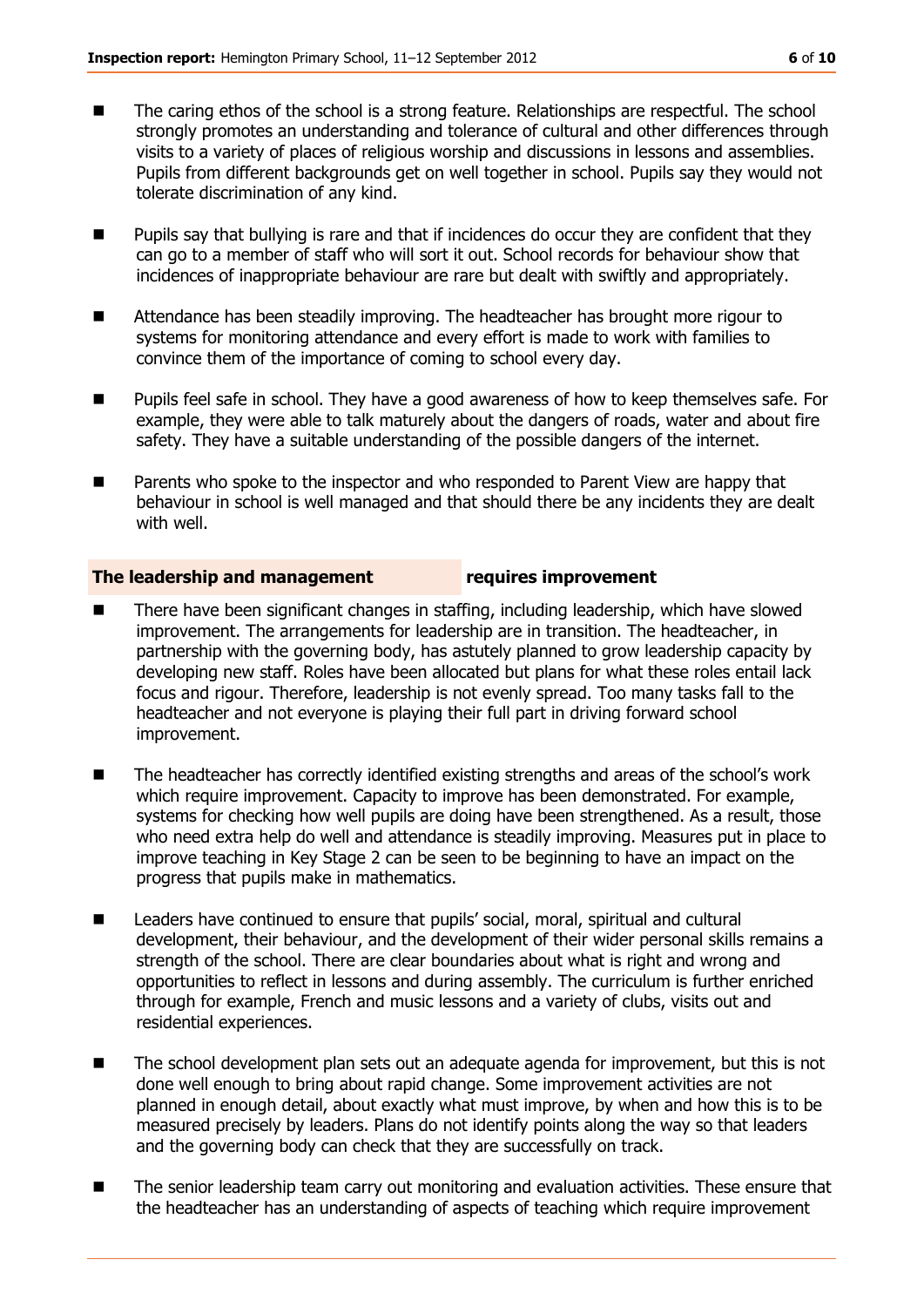and have resulted in appropriate staff training. However, there is not a formalised and rigorous programme. Activities are often carried out informally, and not followed up with sufficient challenge to make sure these activities bring about meaningful benefits for all pupils. Lesson observations have not been sufficiently focused on the impact of teaching on pupils' learning.

- Partnerships with parents and carers are positive and productive. They are kept well informed, and are involved in determining some school policies. They add greatly to their children's curriculum experiences, both by raising funds for resources and by giving time to support their children's learning.
- Given the previous success of the school, over recent times, support from the local authority has been light touch. It has therefore not focused sharply on ensuring that the quality of leadership, teaching and the progress pupils make have been maintained. Leaders have embraced the opportunity to work in partnership with other local schools in order to further promote school improvement.

#### ■ The governance of the school:

- is enthusiastic, supportive and offers a good deal of practical support to the school
- demonstrates thoroughness in ensuring that its statutory duties are fulfilled, particularly  $\mathbb{R}^2$ with regard to health and safety and the safeguarding of children
- has ensured the learning environment has been significantly improved
- has an increasingly accurate first-hand view of the school
- requires improvement because whilst astutely recognising the need to plan for improving the capacity of leadership, it has not ensured that these plans are clear, rigorously and swiftly implemented and that everyone is playing their full part in bringing meaningful benefits to all pupils.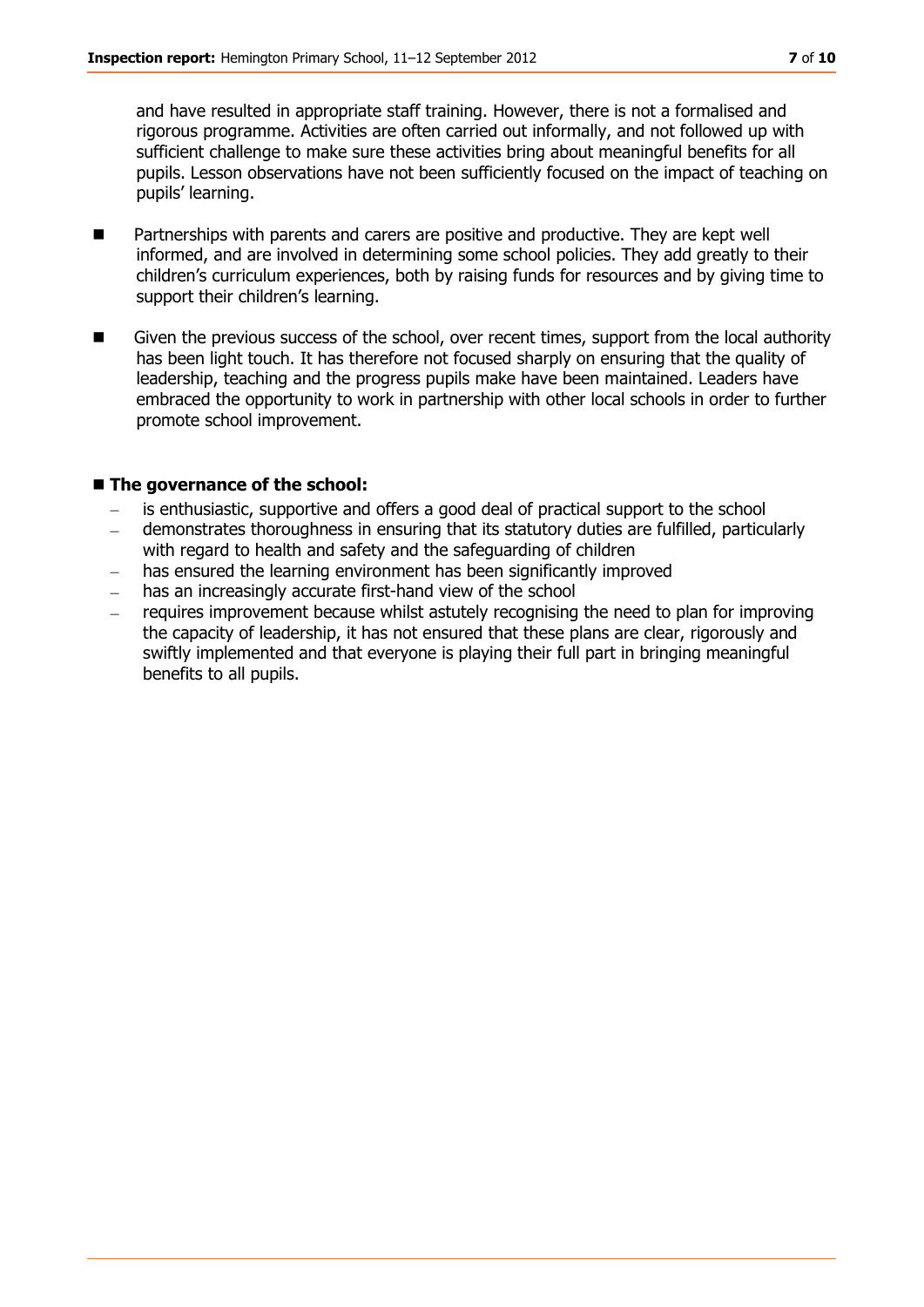# **What inspection judgements mean**

| <b>School</b> |                         |                                                                                                                                                                                                                                                                                                                                                                         |
|---------------|-------------------------|-------------------------------------------------------------------------------------------------------------------------------------------------------------------------------------------------------------------------------------------------------------------------------------------------------------------------------------------------------------------------|
| Grade         | <b>Judgement</b>        | <b>Description</b>                                                                                                                                                                                                                                                                                                                                                      |
| Grade 1       | Outstanding             | An outstanding school is highly effective in delivering outcomes<br>that provide exceptionally well for all its pupils' needs. This<br>ensures that pupils are very well equipped for the next stage of<br>their education, training or employment.                                                                                                                     |
| Grade 2       | Good                    | A good school is effective in delivering outcomes that provide<br>well for all its pupils' needs. Pupils are well prepared for the next<br>stage of their education, training or employment.                                                                                                                                                                            |
| Grade 3       | Requires<br>improvement | A school that requires improvement is not yet a good school, but it<br>is not inadequate. This school will receive a full inspection within<br>24 months from the date of this inspection.                                                                                                                                                                              |
| Grade 4       | Inadequate              | A school that has serious weaknesses is inadequate overall and<br>requires significant improvement but leadership and management<br>are judged to be Grade 3 or better. This school will receive<br>regular monitoring by Ofsted inspectors.                                                                                                                            |
|               |                         | A school that requires special measures is one where the school<br>is failing to give its pupils an acceptable standard of education<br>and the school's leaders, managers or governors have not<br>demonstrated that they have the capacity to secure the<br>necessary improvement in the school. This school will receive<br>regular monitoring by Ofsted inspectors. |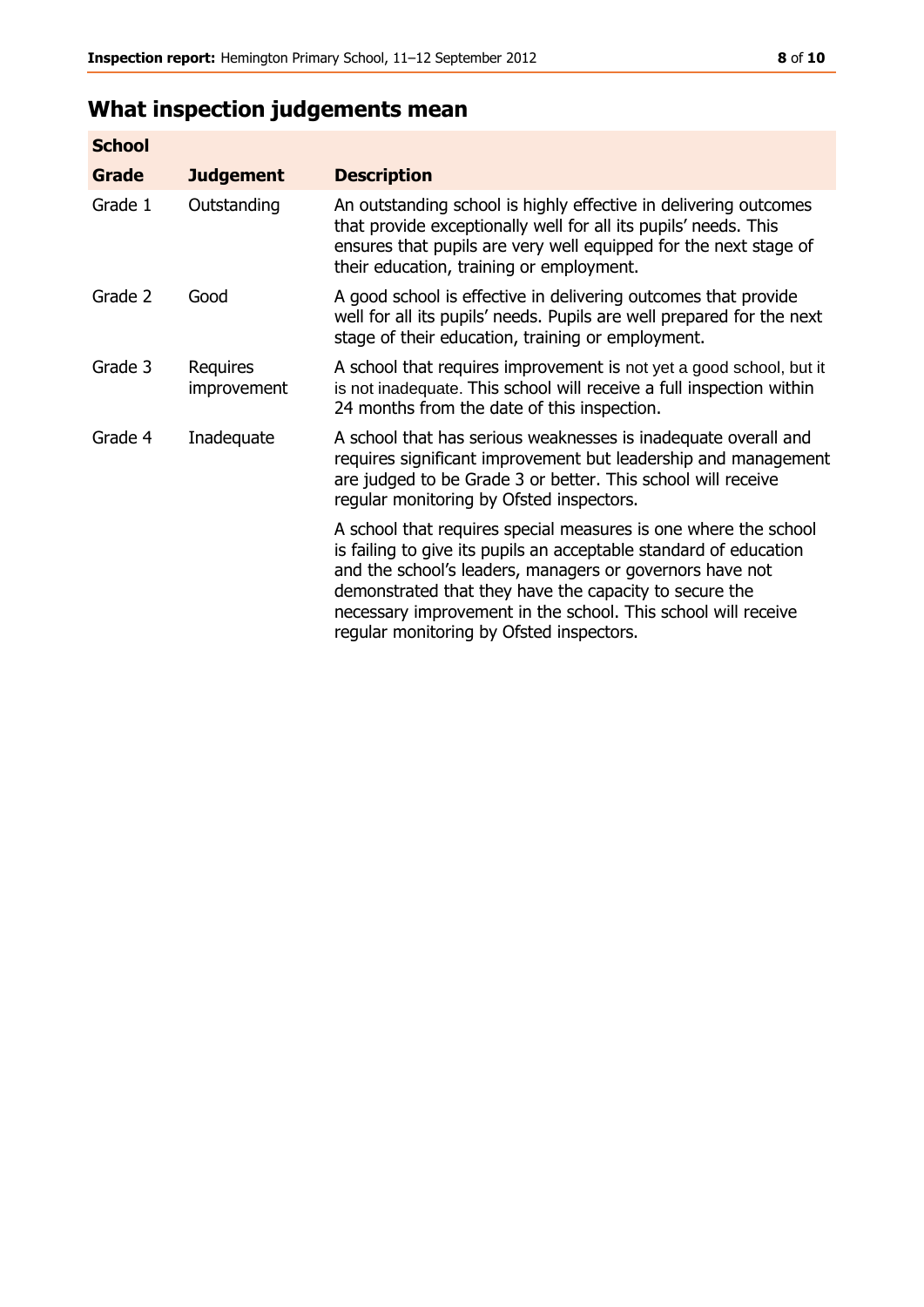#### **School details**

| Unique reference number  | 119934         |
|--------------------------|----------------|
| <b>Local authority</b>   | Leicestershire |
| <b>Inspection number</b> | 395590         |

This inspection of the school was carried out under section 5 of the Education Act 2005.

| <b>Type of school</b>               | Primary                         |
|-------------------------------------|---------------------------------|
| <b>School category</b>              | Community                       |
| <b>Age range of pupils</b>          | $4 - 10$                        |
| <b>Gender of pupils</b>             | Mixed                           |
| Number of pupils on the school roll | 56                              |
| <b>Appropriate authority</b>        | The governing body              |
| <b>Chair</b>                        | Nick Burton                     |
| <b>Headteacher</b>                  | Jane Siddons                    |
| Date of previous school inspection  | 12 May 2009                     |
| <b>Telephone number</b>             | 01332 810447                    |
| <b>Fax number</b>                   | 01332 810447                    |
| <b>Email address</b>                | o.office@hemington.leics.sch.uk |